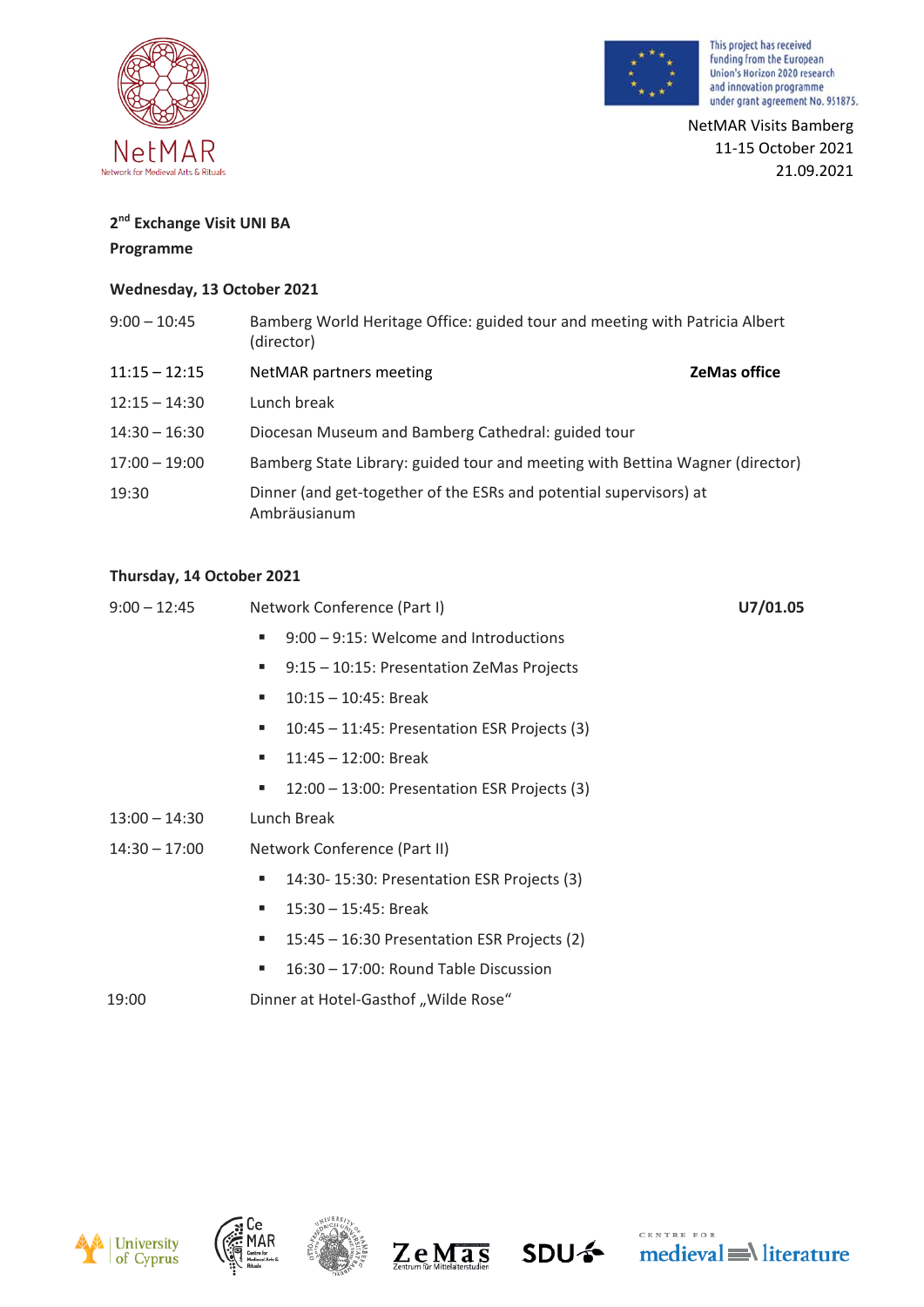



NetMAR Visits Bamberg 11-15 October 2021 21.09.2021

## **Friday, 15 October 2021**

9:00-10:30 Workshop: Best practice report MEMO – open access journal for Medieval and Early Modern Material Culture Online by Gabriele Schichta (co-editor) **U7/01.05**

# **Practical Information**

## **Locations:**

University

U7 = An der Universität 7 U11 = An der Universität 11



The UNI BA old town campus is in 10 minutes walking distance to Hotel Europa. More maps on the [university locations-page.](https://www.uni-bamberg.de/en/university/directions/university-locations/?L=2)

## [ZeMas Office](https://www.uni-bamberg.de/en/university/directions/am-kranen-10-kr10/?L=2)

Am Kranen 10 room no. 304 96045 Bamberg **Phone Numbers:** ZeMas Office: +49 (0)951 863 2451 Michaela Pölzl: +49 (0)951 863 2205